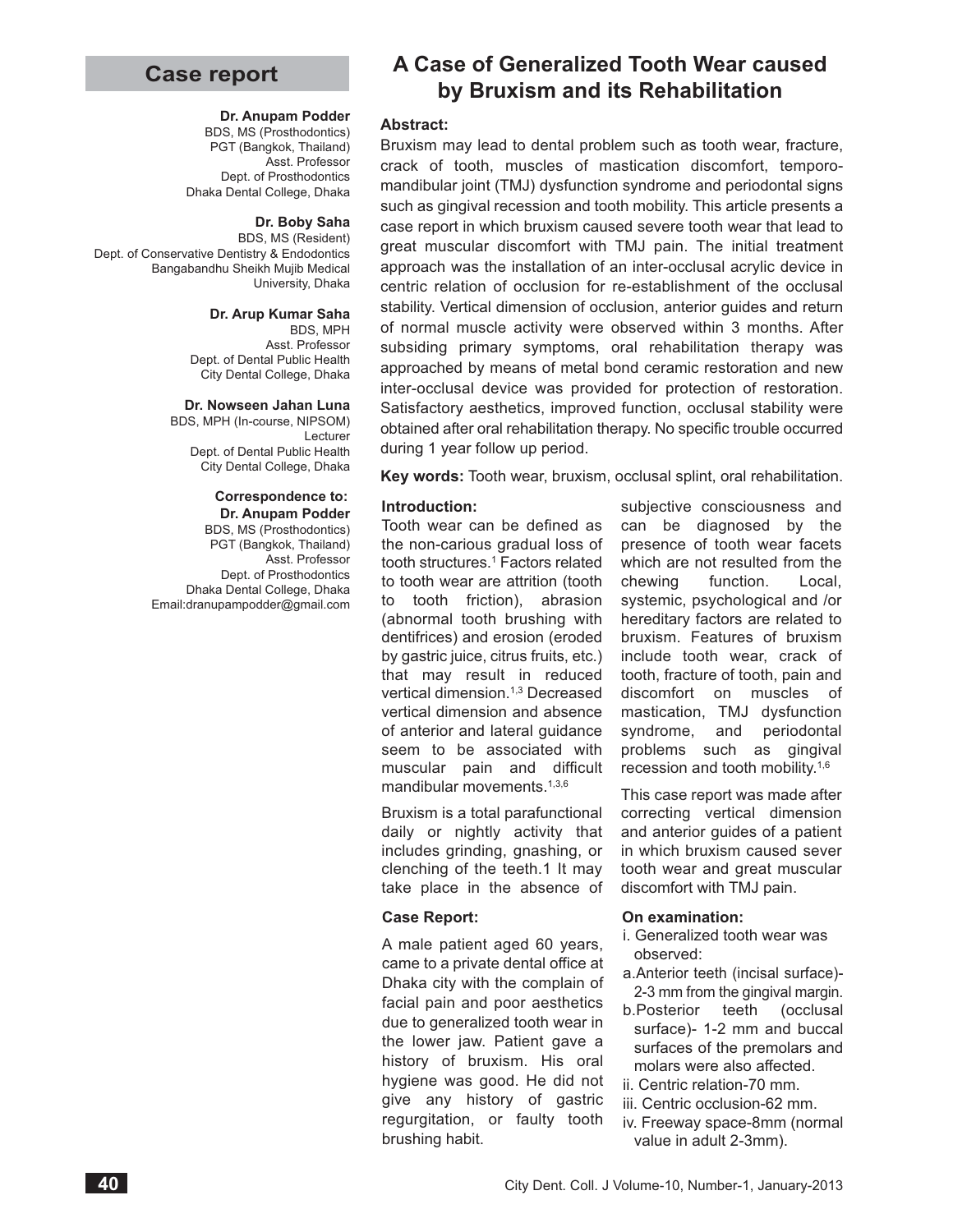## **Treatment Strategy:**

After determining the etiological factors, a multi-phase treatment was approached.

### **Phase-1**

Patient was referred to gastro-enterologist about the suggestion of gastric regurgitation. It was thoroughly discussed with the patient about the treatment time, steps of treatment and cost of treatment and finally a written consent of the patient was obtained.

## **Phase-2**

Use of occlusal splint for re-establishment of vertical dimension and control of muscular pain. Splint was prepared for the lower arch.



# **Steps of Occlusal Splint preparation:**

1. Mouth prepared.

2. Impression took with irreversible hydrocolloid impression materials.

- 3. Bite registered with modeling wax.
- 4. Bite transferred to semi adjustable articulator.
- 5. Increased vertical height about 4 mm.
- 6. Model preparation
	- a. Blocked the undercut with modeling wax.
	- b. Bound the periphery with modeling wax.
- 7. Applied self-cured acrylic resin by sprinkle method.
- 8. Finished and polished using proper tools.

9. Tried-in patient's mouth (adjustment of vertical height and check-up occlusion).

10. Inserted to the patient mouth and kept for 90 days.

11. Advised the patient for must wearing the splint for 24 hours.

12. Followed up (recall visits)

## **Phase–3**

Endodontic therapy was provided to the abutment teeth.

## **Phase–4**

Final Restoration (aesthetic and functional rehabilitation by metal bond porcelain restoration)- Purpose of final restoration were definitive for the reestablishment of previously determined vertical dimension and anterior guidance. Final restoration was done after 90 days of splint therapy. The patient continued the treatment till the muscle pain disappeared.



### **Steps of Final restoration:**

- 1. Abutment prepared on biological, mechanical and aesthetic considerations.
- 2. Accurate parallelism (undercut were freed).
- 3. Impression took by irreversible hydrocolloid impression material (alginate).
- 4. Poured the cast.
- 5. Bite registered (previously adapted bite)-
- CR– 70mm
- CO– 65mm

Freeway space- 5mm

- 6. Metal try-in (checked for proper marginal adaptation).
- 7. Bonded porcelain try-in (checked vertical height and occlusion).
- 8. Finished and polished using proper tools.
- 9. Inserted to the patient mouth.
- 10. Advised to the patient about wearing and post insertion management.
- 11. Followed up (recall visits).

### **Phase–5**

Prepared a second occlusal splint (essential for good clinical longevity).

## **Phase–6 (recall visits)-**

The patient was asked to attend scheduled in office visits in order to check for the maintenance of the occlusal parameters and to certify that the restorations were in perfect functions. After 1 year follow-up, correct function of stomatognathic system was checked and new polishing was done. Patient was asked again about the remission of TMD problem and no significant trouble was claimed /or observed.

#### **Discussion:**

Rehabilitation of severe cases of tooth wear is one of the most complex treatment modalities in dentistry because of not only dentists, many other health professionals are to be involved.<sup>2,3</sup> In addition, patient compliance with the treatment is extremely important. The diagnosis may be faced as an important part of treatment and the patient can provide sufficient information to the clinician to allow for a differential diagnosis and to prevent further progression of those pathologies.2,5 Worn dentition are usually related to the presence of bruxism leading to occlusal instability, reduced vertical dimension, muscle tenderness, TMJ pain and dysfunction.<sup>1,2,4.5</sup> Treatment plan must involve control of symptoms and removal of causes as much as possible.1,6

The case study made a successful attempt for rehabilitation of such a complicated case.